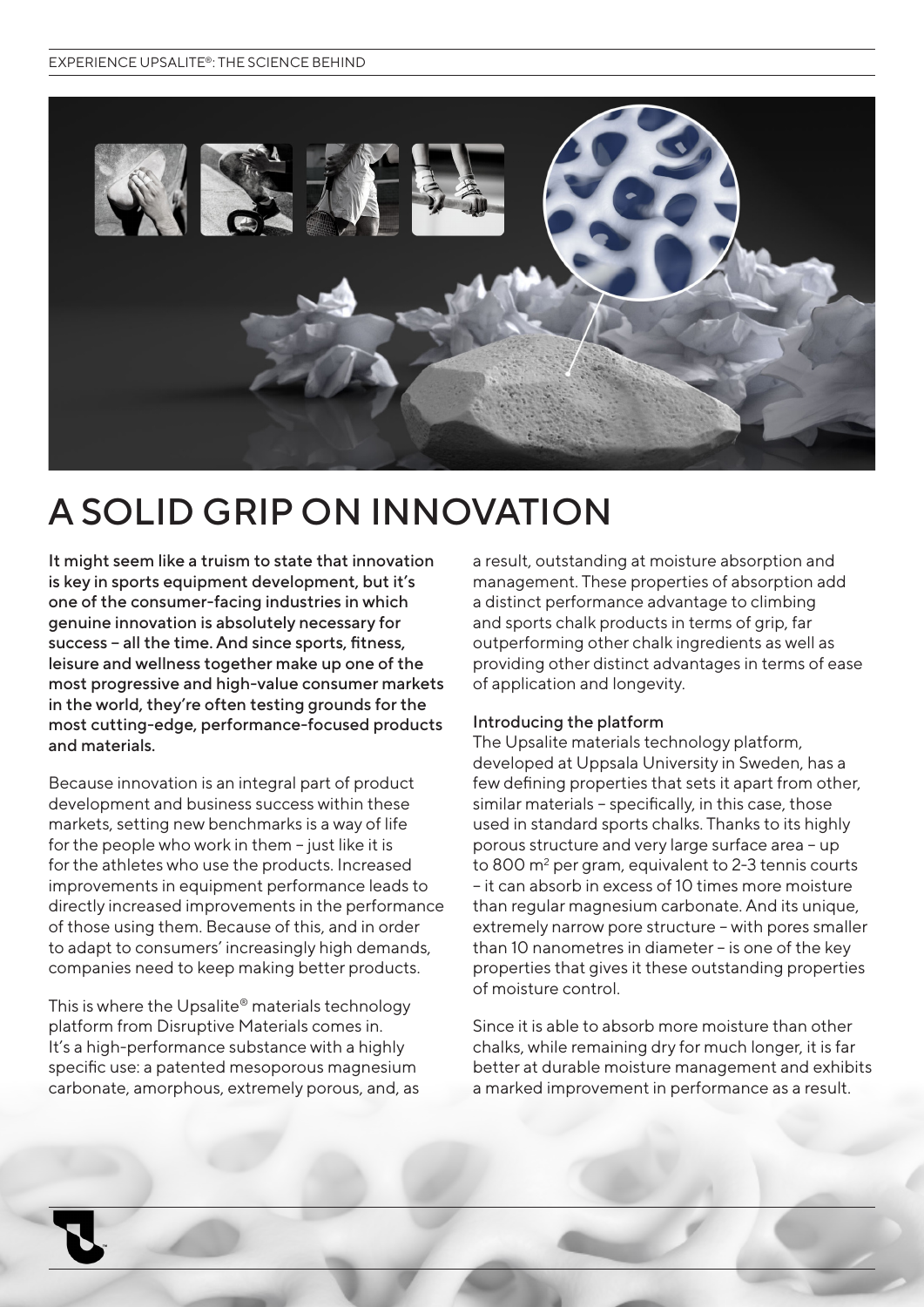#### Get a good grip

Generally speaking, sports and climbing chalks are essential for increasing friction between fingers and the counter surfaces, e.g. rock walls or a weightlifting bar. They come in a number of varieties – block, liquid, and powder or "loose" chalks. And they have an effect: this graph shows the increase in friction coefficient when liquid and loose chalks are applied to a climber's hands, compared to bare fingers (Figure 1).

Grip is directly affected by moisture – mainly, sweat – on the hands, lubricating both the particles of the chalk and the surface of the skin. Sports grade Upsalite is so absorbent that it traps unprecedentedly high levels of moisture, remaining dry and a powder with a moisture absorption level of up to 90 wt%. Sports and climbing chalks made with it are therefore placed ahead of the field in terms of the improvement in grip performance, as a result – as this following picture demonstrates (Figure 2).

In general, chalk products that contain only 10% of sports grade Upsalite have been shown to absorb 2 times more moisture than similar products without the material. This is the case both for liquid chalk and loose chalk (Figure 3).

And the more sports grade Upsalite that is added to a product, the more its moisture absorption increases. While chalks made with 10% sports grade Upsalite absorb twice the amount of moisture as those made without, this amount climbs steadily as more is added. For example: a chalk that is composed of 90% Upsalite can absorb more than ten times the amount of moisture as one made without it.

Additionally, like other sports/climbing chalks, the particles of sports grade Upsalite "fill in" the structure of the skin on the finger, increasing contact surface area and – as a result – friction (Figure 4).

But it's the material's moisture management properties that really set it apart – that, and the fact that it continues to absorb more moisture, for far longer, than similar products.



*Figure 1 - Graph showing increase in friction coefficient between bare fingers and fingers with sports chalk applied, on different climbing surfaces. Source: Data on file.*



*Figure 2 - The water uptake properties of Upsalite and a highend benchmark climbing chalk visualized. Upsalite is still a powder at a water-powder ratio of 0.15 ml/ml, equal to 90 wt.%: whereas the chalk is a paste.*



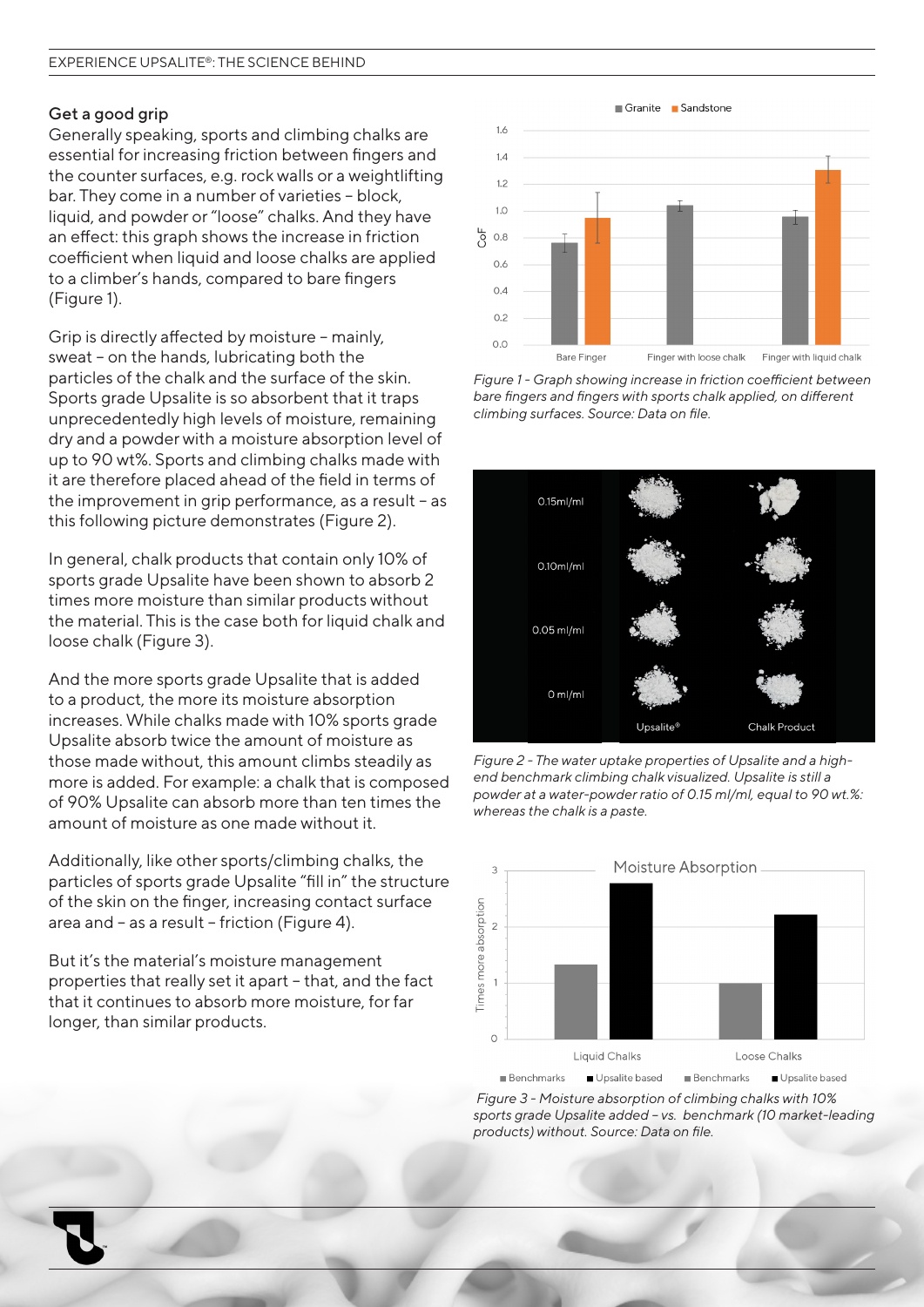## Longevity – beating the competitors

Products containing sports grade Upsalite as an ingredient are also long-lasting when applied to the skin, meaning that a little goes a long way. Chalks containing sports grade Upsalite have been shown to steadily absorb more moisture over time than premium competitive products.

Furthermore, in a CrossFit user survey conducted in Sweden by Disruptive Materials, around 90% of users stated that climbing chalk products containing the material were longer-lasting than competitors' products. It requires less re-application, as well as smaller amounts in the first place, and as a result it reduces consumption and increases efficiency.



*Figure 4 - How sports chalk particles increase the surface area of the finger.*

#### Cleanliness and sustainability

In outdoors sports, sustainability is a subject that's always close to home. Across the whole industry, there's a strong desire to take care of the natural environments that provide enthusiasts with so much enjoyment. Awareness of sustainable issues and "cleanliness" in products is high. Importantly, sports grade Upsalite is manufactured to be devoid of harmful or poisonous impurities. It is derived from brine and synthesized without water consumption, as well as being non-toxic and lab-tested to show that it's good for the wearer's skin. It is not mined like most chalks are, and it has been shown to contain far lower trace levels of certain heavy metals than are currently permitted by the EU and the US (Figure 5).

|                               | Pb        | As         | Hg         | Cr                       | Ni                       | Zn                       | Cu                       | Ba                       | Cd         | Co                       | Sb                       | Se                       |
|-------------------------------|-----------|------------|------------|--------------------------|--------------------------|--------------------------|--------------------------|--------------------------|------------|--------------------------|--------------------------|--------------------------|
| Upsalite®<br>C <sub>101</sub> | ≤ $0.5$   | $\leq$ 0.5 | $\leq$ 0.1 | ≤10.0                    | $\leq 5.0$               | $\overline{\phantom{a}}$ | $\overline{\phantom{0}}$ | $\overline{\phantom{0}}$ | $\leq$ 0.1 | $\leq 3.0$               | $\leq$ 0.5               | $\overline{\phantom{0}}$ |
| EU - E172                     | ≤10       | $\leq$ 3   | ≤1         | ≤100                     | ≤200                     | $≤100$                   | ≤50                      | $\overline{\phantom{a}}$ | ≤1         | $\overline{\phantom{0}}$ | $\qquad \qquad$          | $\overline{\phantom{0}}$ |
| <b>US-21CFR</b>               | $\leq 10$ | $\leq$ 3   | ≤1         | $\overline{\phantom{0}}$ | $\overline{\phantom{0}}$ | -                        | $\overline{\phantom{0}}$ | $\overline{\phantom{0}}$ |            | $\overline{\phantom{0}}$ | $\overline{\phantom{0}}$ | $\overline{\phantom{0}}$ |

*Table 5 - Quantities of traces of heavy metals found in the Upsalite materials technology platform, compared to EU and US recommendations. Source: Data on file.*